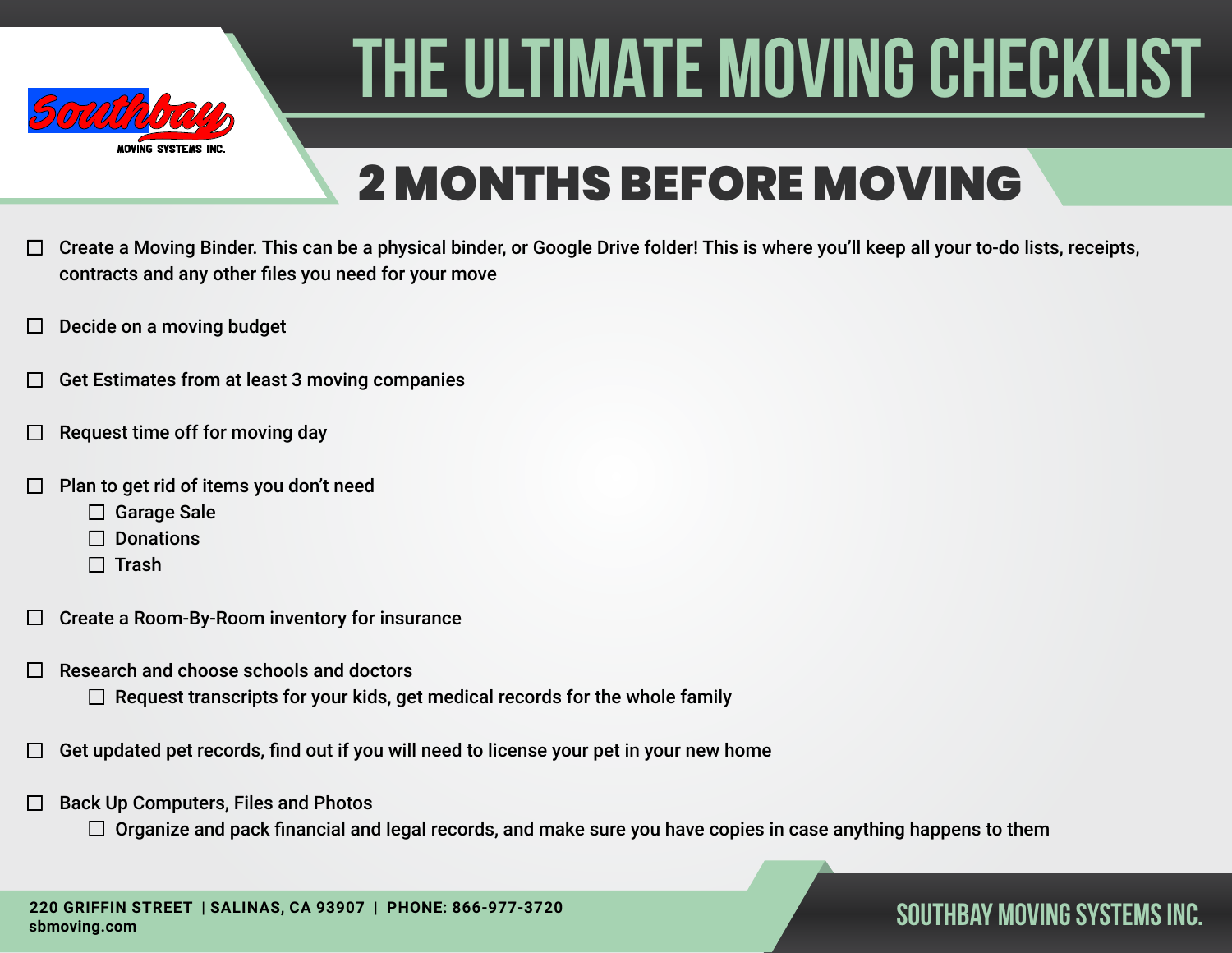

## 6 WEEKS BEFORE MOVING

- $\Box$  Choose your moving company
	- $\Box$  Read all contracts before you sign them
	- $\Box$  Confirm your moving company's DOT number
- $\Box$  Tell important parties about your move
	- $\Box$  Request a change of address from the post office
	- $\Box$  Notify your children's current schools, your doctor and other service providers
	- $\Box$  Talk to your insurance company, and find out if you need to switch or change your policy
	- $\Box$  Notify utility companies, tv and internet providers that you will need to stop or change service.
	- $\Box$  Notify subscription services about your change of address
- $\Box$  Measure doorways, stairways, and elevators to make sure all your furniture will fit.
- $\Box$  Order packing supplies, or begin collecting free boxes from friends and local businesses
- $\Box$  Ask if there are requirements for moving from your landlord  $\Box$  Give them your new address for your safety deposit check
- Address any important home repairs
- $\Box$  Have vehicles serviced if you're moving long-distance
- $\Box$  Label your moving boxes, marking those for fragile items and numbering all the boxes
- $\Box$  Pack a little bit each day to make packing easier  $\square$  Start with items you rarely use, such as seasonal decorations!
- Research your new community  $\Box$
- Spend time with family and friends, especially if you are moving far away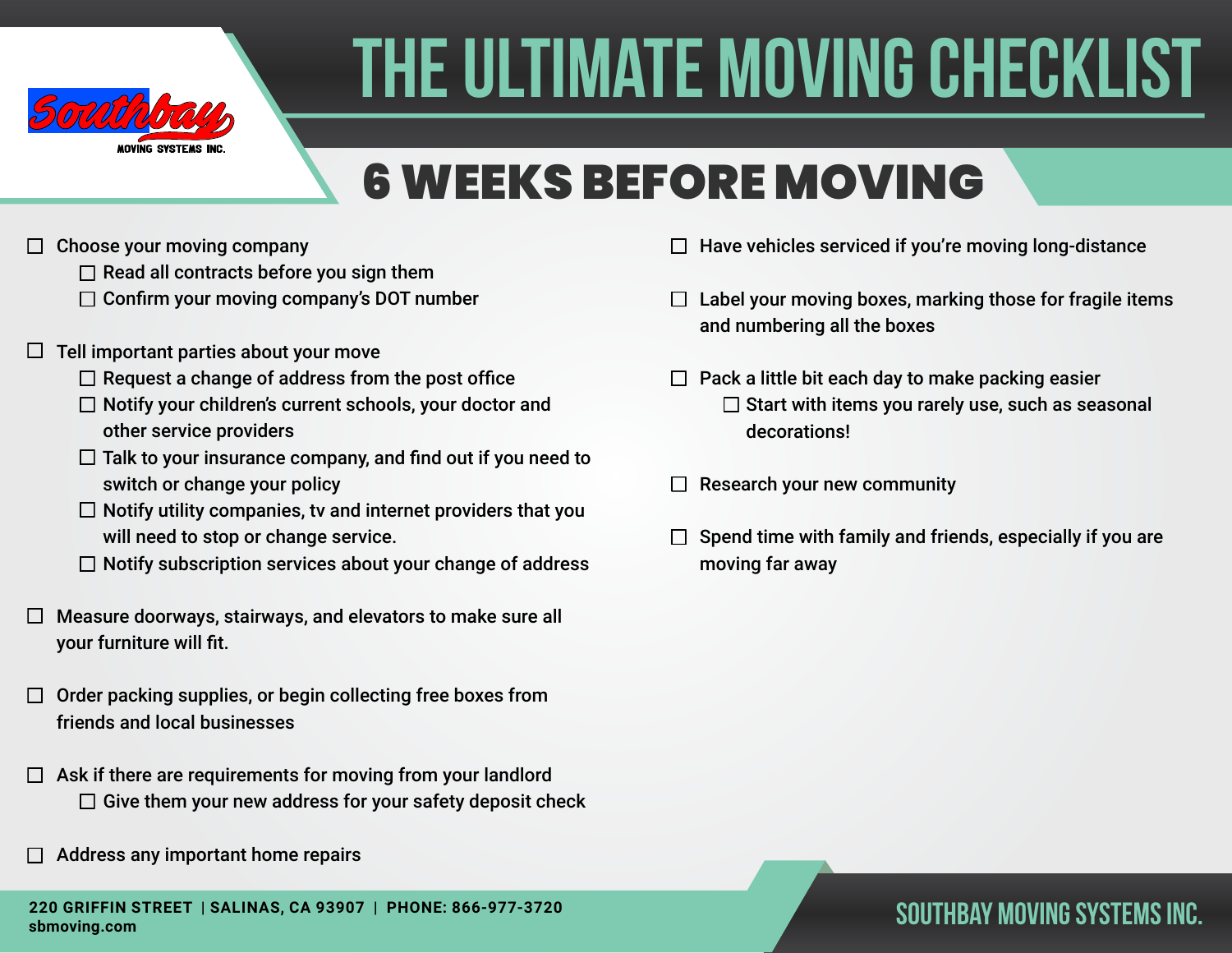

### ONE MONTH BEFORE MOVING

- Reserve your moving date with your chosen moving company
- Make travel arrangements if flying or staying in a hotel before your move
- Pack important documents such as birth certificates and passports to keep with you during the move, so they are easy to get to if you need them!
- Plan out where furniture will be in your new home.  $\Box$  $\Box$  Measure furniture and room dimensions if possible, to create a layout
- Fill any prescriptions you need and make sure you'll have enough to last until you have a new doctor/pharmacy
- Transfer your bank and credit card accounts to your new address
- Set up tv and internet accounts for your new home П  $\Box$  Schedule any required installations and a start date
- Confirm parking options for your moving truck you may need a permit for moving day. П
- Purchase moving insurance: this will protect your belongings en route!
- Start the process of enrolling your kids in their chosen school
- Make a moving day playlist!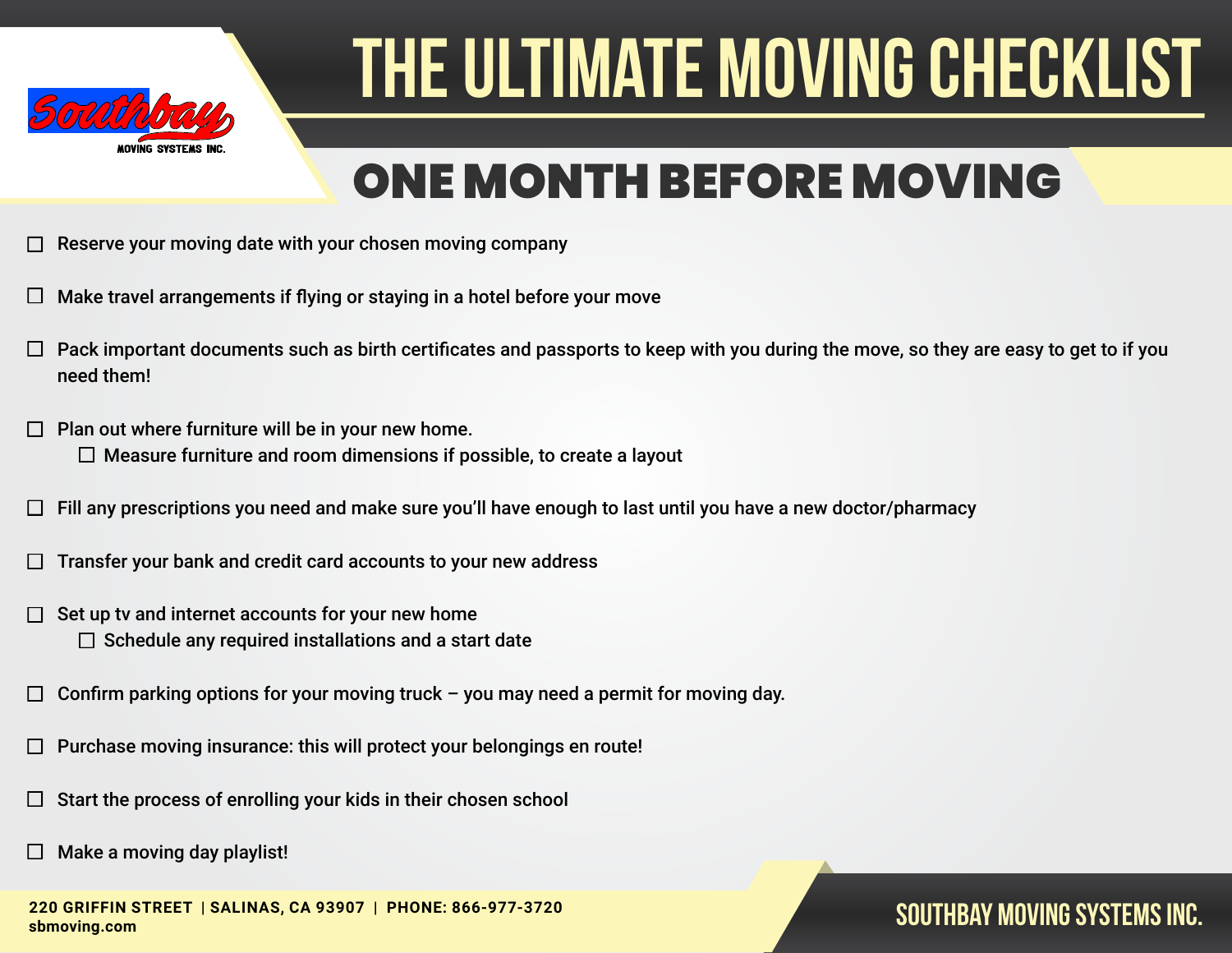

### 2 WEEKS BEFORE MOVING

- Confirm your move in day with your real estate agent  $\Box$
- Confirm moving day plans with your moving company
- Begin packing in earnest  $\Box$ 
	- $\Box$  Create a list of the items in each box, and keep it in your moving binder
- Return library books and anything you've borrowed from friends
- Collect anything you've loaned to friends, things in storage and  $\Box$ anything you have in safety deposit boxes
- Discontinue regular services like newspaper delivery, trash  $\Box$ pick-up and lawn service.
- Schedule servicing for any appliances that are moving with you П
- Make a moving plan for large items, such as your swing set,  $\Box$ trampoline and satellite TV antenna
	- $\Box$  If you have house plants, decide how they will be shipped
- Make a "Moving Day Bag"
	- $\Box$  Include snacks for the drive, clothes, medications, toiletries and any electronics you will need. These will go with you, not on the truck!
- $\Box$  Confirm the end date for utilities, phone and tv services at your current residence.
- $\Box$  Confirm the start date for services in your new home!
- Cancel or transfer your gym membership  $\Box$
- Start using up food in your pantry and freezer.  $\Box$  Don't buy much at the store right now; you don't want to have to throw out food on moving day, or pay extra to move nonperishable foods.
- $\Box$  Arrange for child and pet care during your move to keep them safe and happy
- Have your mail forwarded
- Clean outdoor furniture and bring it inside, so it is clean for the move.
- Have a moving party! Celebrate with friends about this new chapter in your life!
- $\Box$ **Important:** DISPOSE of flammable items, bleach, cleaning fluids and aerosol cans. DO NOT pack these.
- $\Box$ **For Social Security Beneficiaries:** change your address for benefits within 10 days of moving by notifying the SSA, the department of Veterans Affairs and the IRS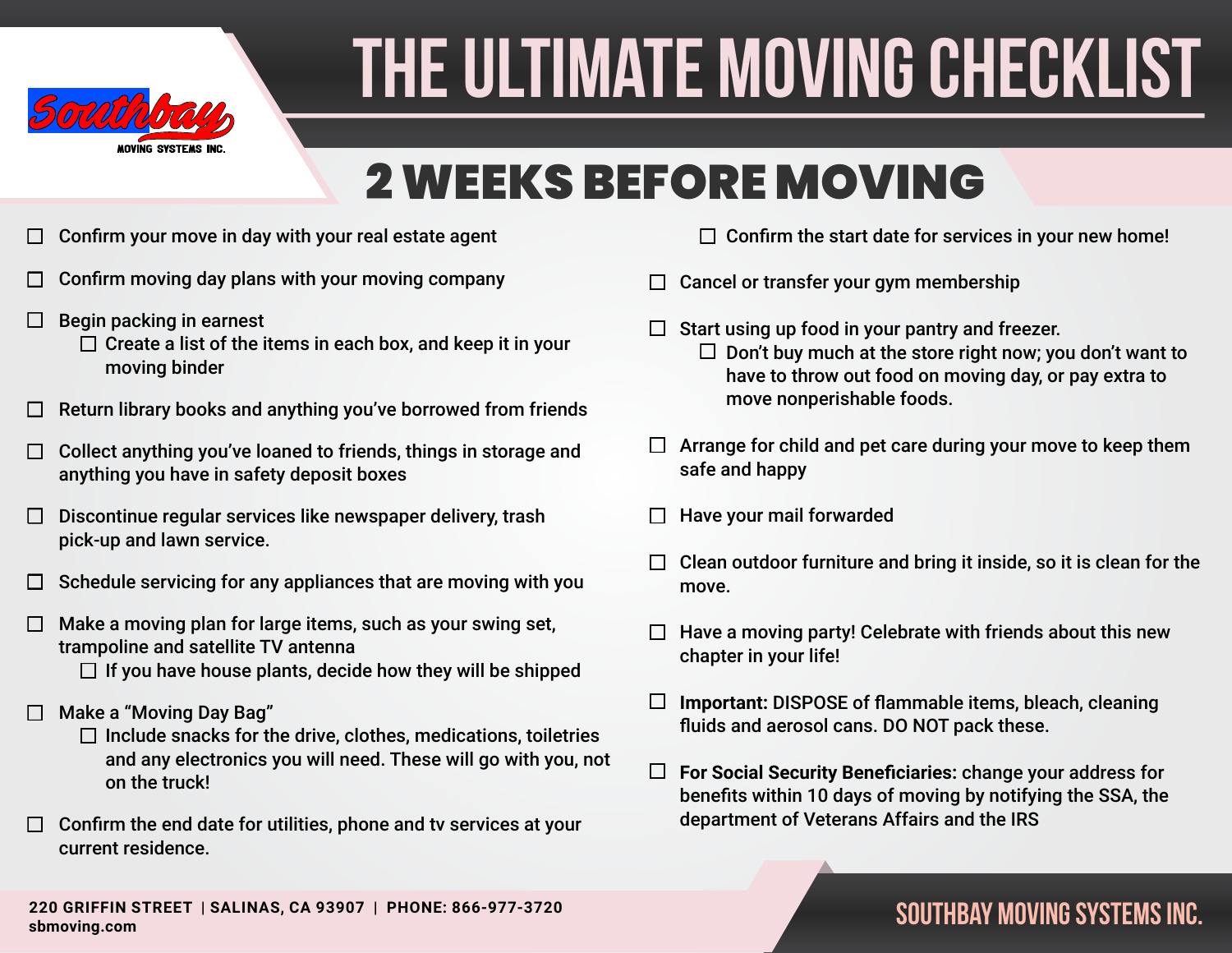

## THE WEEK OF YOUR MOVE

- Use up all your frozen foods, or gift them to family and friends
	- $\Box$  Clean out your refrigerator. If moving the fridge, defrost and dry before moving day
	- $\Box$  Donate nonperishable foods that you can't take with you.
- Take out cash for tipping your moving crew
- Finish packing everything but the essentials to get you to moving day
- Confirm your travel plans  $\Box$
- Say goodbye to neighbors
- Begin cleaning empty rooms
	- $\Box$  Double check shelves and closets for any items you've missed
- Collect keys and garage door openers to give to your real estate  $\Box$ agent for the new owners
- Check the weather for your moving day, and be prepared for rain  $\Box$ or snow
- Take photos of your home for insurance purposes, just in case!  $\mathbf{L}$
- $\Box$  Make sure your credit card company knows you are moving. Purchases in a new location can cause your card to be flagged or declined!
- $\Box$  Pack a suitcase to live out of for the last couple days before the move (and until you've unpacked the rest of your clothes in your new home)
- $\Box$  Schedule a final walkthrough of your home with the real estate agent
- Dispose of any debris you are leaving behind
- $\Box$  Pack outdoor items. Be sure to drain gasoline from any outdoor equipment!
- Make a "worst case scenario" plan in case your movers run late
- Pack supplies that you'll need immediately in a separate box to be unloaded first at your new home.
- $\Box$  Drain your outdoor hose, as well as the hoses for your washing machine and ice maker, if taking appliances with you.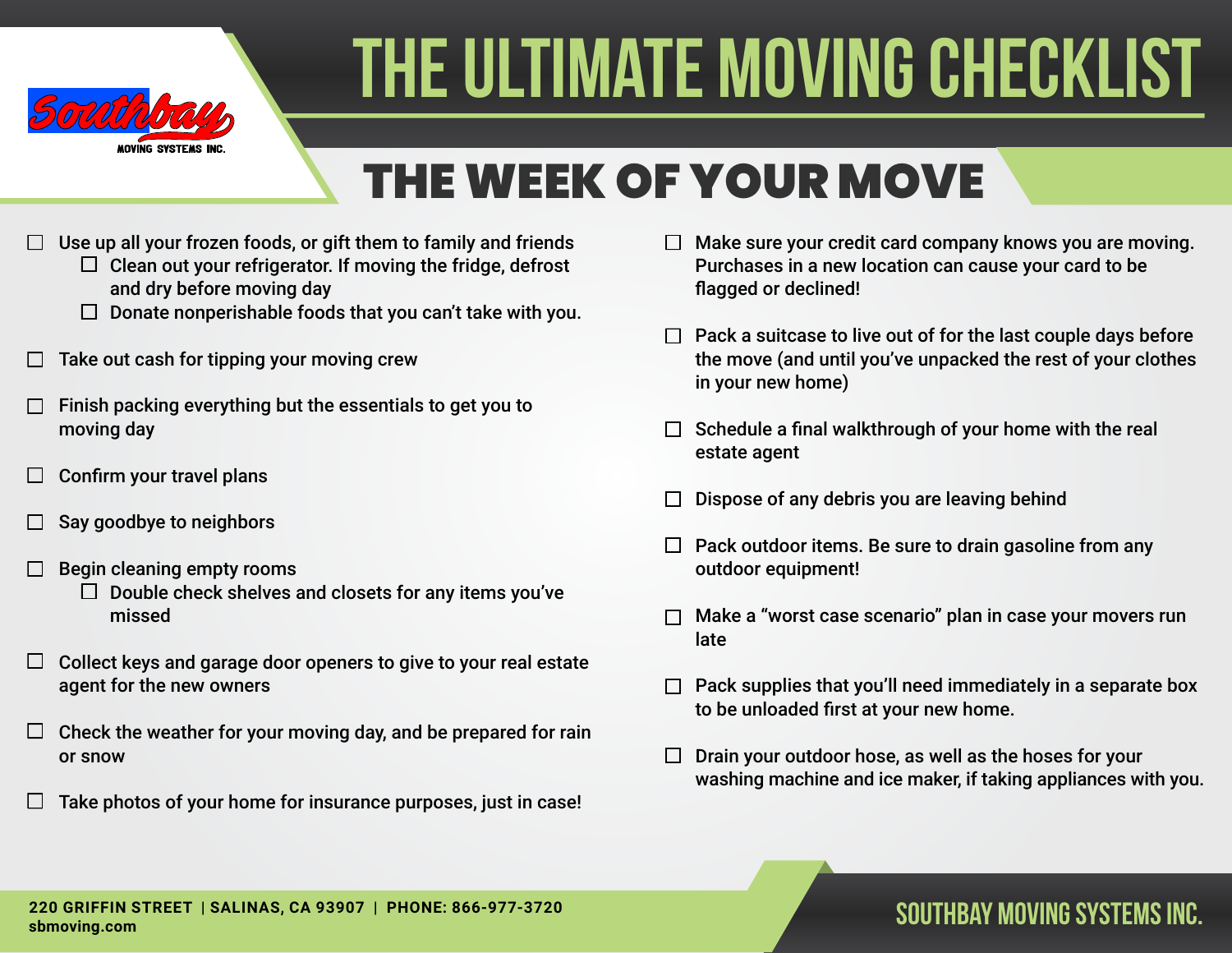

### MOVING DAY

- Check all your boxes, make sure they are properly closed and labeled
- Double-check your home to make sure you didn't miss anything!
- $\Box$ Plan to be home when your movers arrive
	- $\Box$  Check the USDOT number on the side of your moving truck. It must match the number on the contract you signed! This will help you avoid moving scams.
- Protect your floors and carpets  $\Box$
- Sign the movers' inventory list and get a copy to ensure that nothing is lost en route.  $\Box$
- Turn off lights, lock all windows and doors as you leave. If you are renting, drop off your keys with your building manager!
- Make sure you have your "moving day bag" with enough supplies to hold you over until the unpacking is complete  $\Box$
- Get to your new home early and check that utilities are connected ⊔
- Make a safe path for movers to navigate Ш
- Remember to tip your movers!
- Thank your real estate agent
- Make your bed, unpack the necessities and take a nap! You did it!!